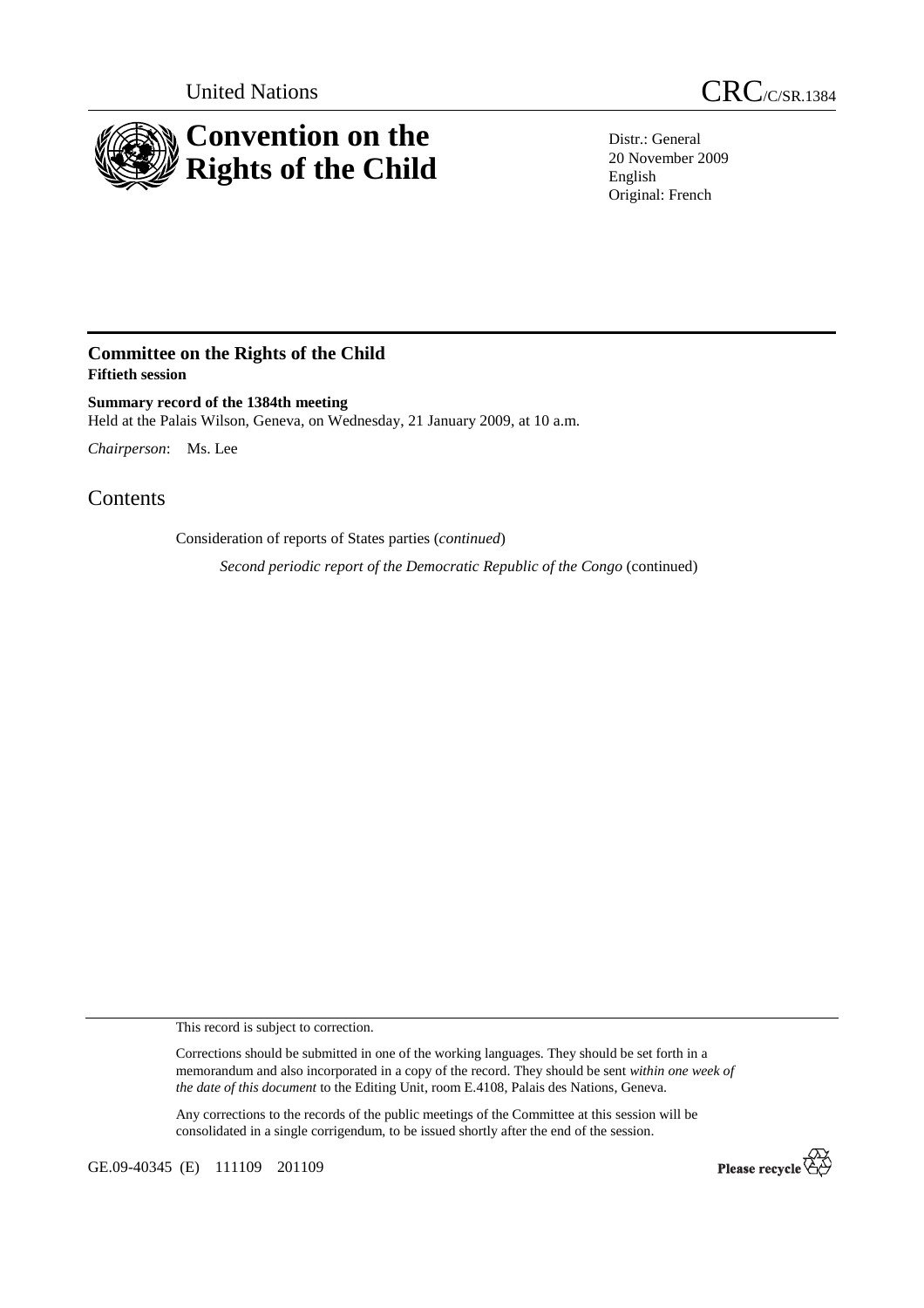*The meeting was called to order at 10.15 a.m.* 

## **Consideration of reports of States parties** (agenda item 4) (*continued*)

*Second periodic report of the Democratic Republic of the Congo* ((CRC/C/COD/2); list of issues to be taken up (CRC/C/COD/Q/2); written replies by the State party concerning the list of issues to be taken up (CRC/C/COD/Q/2/Add.1); additional replies of the State party to the list of issues to be taken up (document without a symbol, distributed in the meeting room))

1. *At the invitation of the Chairperson, the delegation of the Democratic Republic of the Congo took places at the Committee table.*

2. **Mr. Upio Kakura** (Democratic Republic of the Congo) said that despite the political and economic context related to the recurrent war in the eastern part of the country and the gross human rights violations that inevitably ensued from it, the Government of the Democratic Republic of the Congo had made the promotion and protection of fundamental rights and individual freedoms a priority. The Democratic Republic of the Congo had adopted the Child Protection Act, No. 09/001, which brought together in a single law all the legal provisions concerning children drawn up in accordance with the relevant international standards.

3. With regard to legislative measures, the Democratic Republic of the Congo had made considerable efforts since the submission of its initial report in 2001 to ratify most of the international and regional agreements for the protection of the rights of the child, such as the two Optional Protocols to the Convention on the Rights of the Child and the Convention concerning Minimum Age for Admission to Employment (Convention No. 138) and Convention concerning the Prohibition and Immediate Action for the Elimination of the Worst Forms of Child Labour (Convention No. 182) of the International Labour Organization (ILO).

4. The definition of the child was set out in article 41, paragraph 1, of the Constitution, which stated that "a minor is any person, regardless of gender, under the age of 18". With respect to agencies for the promotion and protection of the rights of the child, it was worth noting the establishment in 1998 of the National Council for Children, a governmental body responsible for coordinating the activities to implement the Convention.

5. Budget resources set aside for the social sectors had been growing steadily since 2001. The share of the national budget allocated to education had gone from 3 per cent in 2004 to 8.2 per cent in 2008, and the Government granted a portion of its budget resources directly to the principal non-governmental children's aid organizations.

6. The Convention and the principal international human rights instruments such as the African Charter on Human and Peoples' Rights were disseminated by different methods and through various media. Furthermore, the Government of the Democratic Republic of the Congo abided by the general principles enshrined in the Convention, including nondiscrimination and the best interests of the child.

7. The national plan of action to promote birth registration put in place in 2004 had been integrated in a comprehensive plan for the revitalization of public records in 2008, and was already showing encouraging results in terms of strengthening technical and institutional capacity. The number of declared births in the city of Kinshasa was steadily increasing.

8. The Government also paid particular attention to children's right to life, survival and development and to participation, within the framework of developing policies and programmes and adopting legislative, administrative and judicial measures.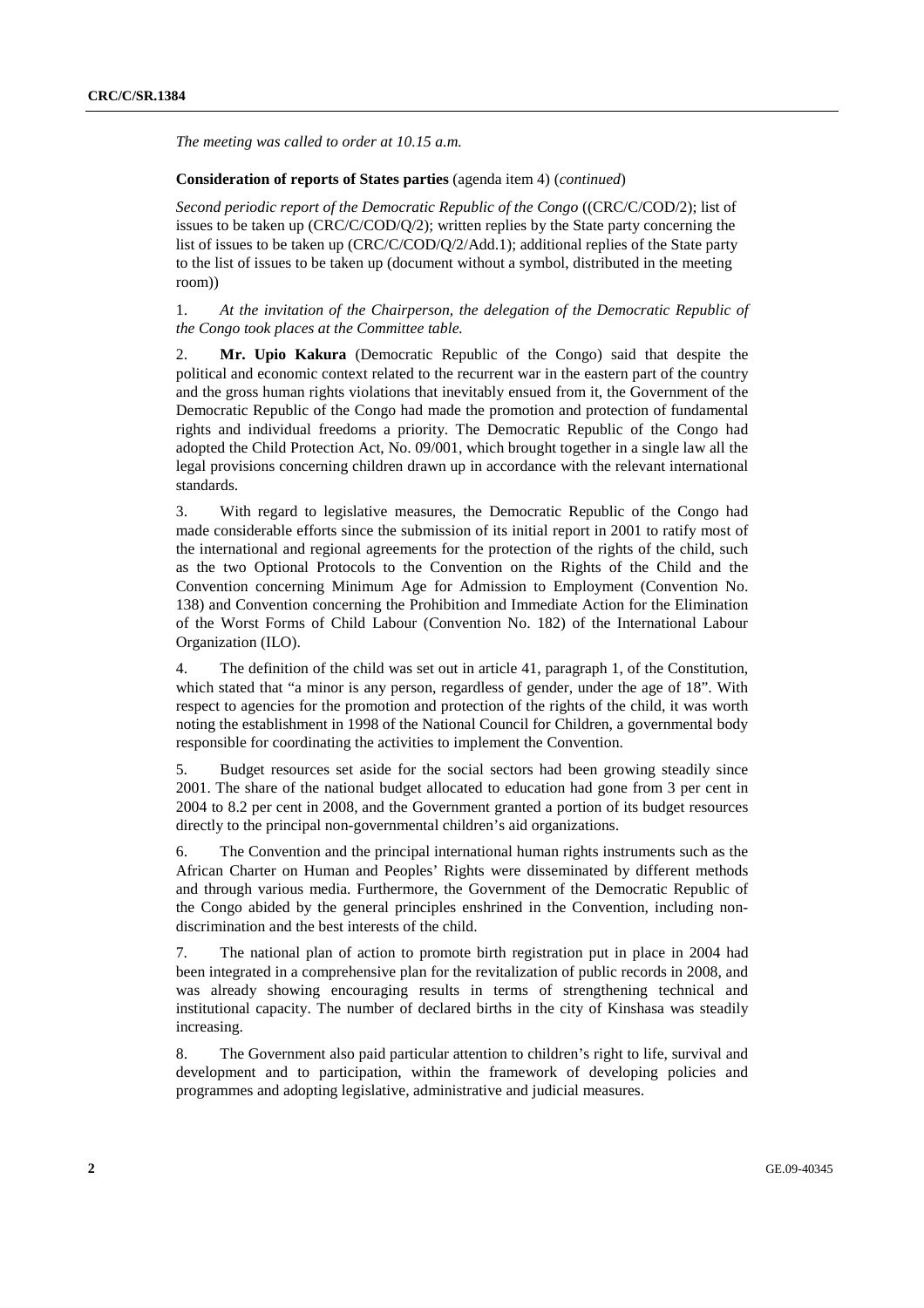9. The Government of the Democratic Republic of the Congo deplored the fact that the efforts it was undertaking, with the support of its partners, had been nullified by the renewed outbreak of war in the eastern part of the country, which had affected first and foremost children and women. They constituted the majority of the 950,000 displaced persons registered in the eastern provinces of North and South Kivu, where thousands of children were recruited by armed groups.

10. The Government of the Democratic Republic of the Congo was making every effort to end that situation and increase the well-being of children. It was implementing many health programmes and had undertaken major public works projects to improve basic infrastructure and access to water, electricity and education.

11. The Ministry of Social Affairs, Solidarity and Humanitarian Action was implementing a national strategy to protect vulnerable groups such as children deprived of a family environment, which centred mainly on prevention of the break-up of families, assistance on the ground, reunification and reinsertion.

12. Concerning the campaign against violence, abuse and exploitation in all their forms, it should be noted that children accused of sorcery endured the worst kinds of abuse. The Democratic Republic of the Congo had therefore included combating violence and abuse in its Constitution and adopted a national plan of action for the prevention of violence against children, to be carried out in coordination with the Ministry of Gender, Family and Children. Furthermore, various laws stipulated heavy penalties against the perpetrators of acts of that kind.

13. The national policy implemented to ensure that all children had access to education and to achieve the Millennium Development Goals rested on several pillars, including the principle of free basic education, mass enrolment of school-age children, particularly girls, the renovation of dilapidated schools and the construction of new ones.

14. In the context of reform of the legal system, there were plans to build juvenile courts, to renovate and build new State childcare and education facilities and to train judicial, administrative and social welfare personnel.

15. **Ms. Khattab** (Country Rapporteur) commended the fact that the State party showed such a degree of self-criticism and thus highlighted the main areas of concern that would be taken up during the consideration of the State party's second periodic report. After welcoming the adoption of the Child Protection Act of 10 January 2009, she called on the State party to show even greater political will to implement the Convention. She noted the particularly difficult conditions that the country had been experiencing for several years and their effect on the welfare of the children and welcomed the efforts made by the Government of the Democratic Republic of the Congo to cooperate with Rwanda and Uganda in order to restore peace in the eastern part of the country, without which the State party would not manage to achieve the Millennium Development Goals.

16. She would like to know if children and non-governmental organizations had been consulted during the drafting of the report under consideration, if the State party would have the will to follow up on the concluding observations that the Committee would put forward at the end of the current session and, if so, if it would be capable of doing so. The question arose as to the level of attention that would be given to issues concerning children given the current situation in the Democratic Republic of the Congo, whether all persons were aware of the Convention, whether children were perceived as the subjects of rights and the extent to which the fighting was diverting attention from those issues and paralysing the civil service.

17. The State party should ratify without delay the International Convention for the Protection of All Persons from Enforced Disappearance, the Convention on the Recovery Abroad of Maintenance, the Hague Convention on Protection of Children and Cooperation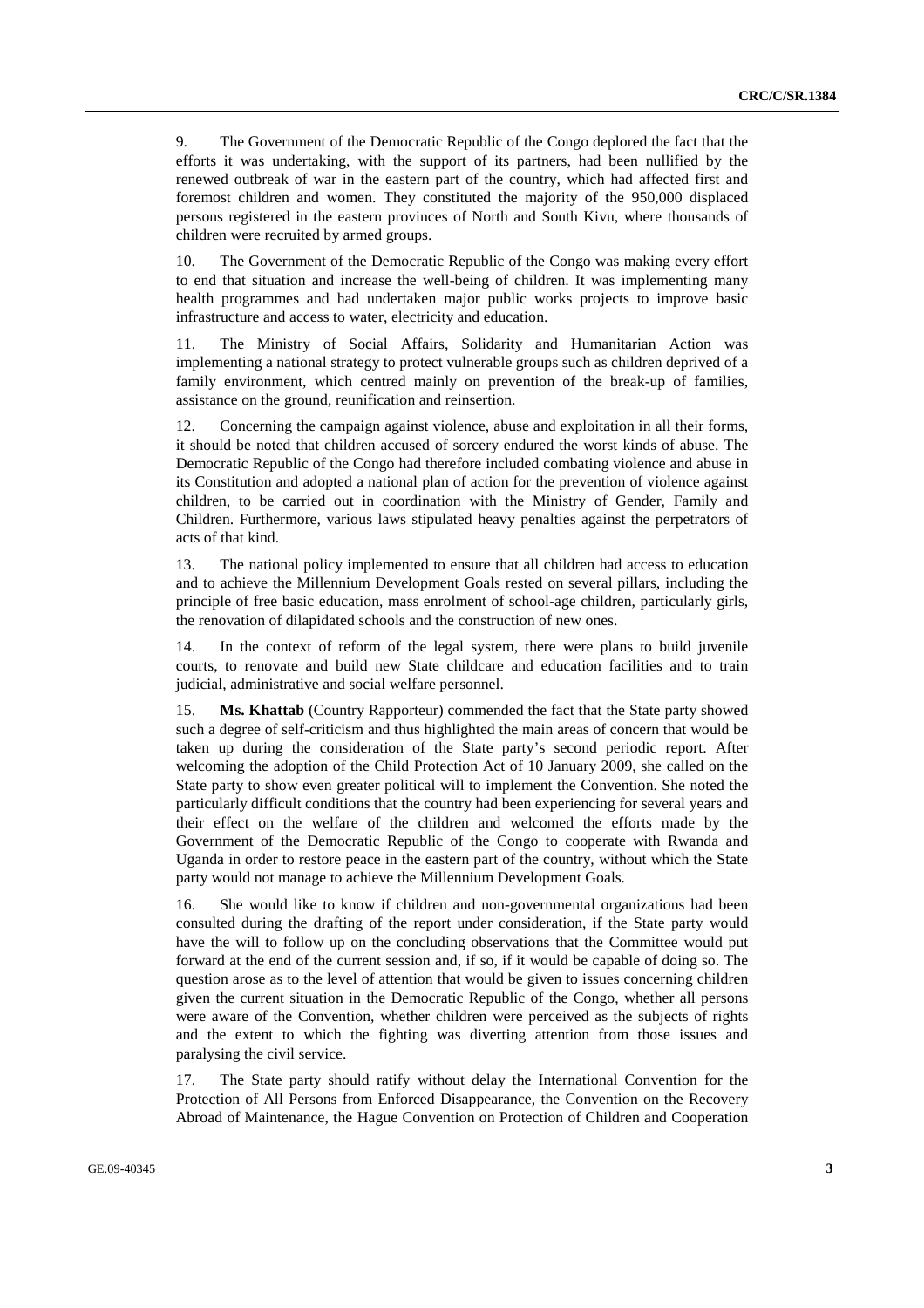in respect of Intercountry Adoption of 1993 and the Convention on Jurisdiction, Applicable Law, Recognition, Enforcement and Co-operation in respect of Parental Responsibility and Measures for the Protection of Children.

18. She would like to know what share of the total amount of international assistance granted to the State party by international donors, the International Monetary Fund (IMF) and the World Bank was spent on child welfare policies and why the resources devoted to the protection of children were generally presented as being a gift from the President or a charity.

19. Noting that the National Council for Children, which was responsible for coordinating all activities to implement the Convention, included members of and was partly funded by the Ministry of Gender, Family and Children, she questioned whether it could carry out its mandate in an independent manner. While the Ministry of Gender, Family and Children was obviously the body actually in charge of policy on children, it was unclear whether it had sufficient powers and whether its recommendations were binding and prevailed over the recommendations of other ministries when policy disagreements arose.

20. She asked whether the National Human Rights Monitoring Centre (the Observatoire national des droits de l'homme) had been replaced and whether the Government considered NGOs to be partners. Were NGOs given an annual budget that enabled them to plan their activities in advance or were they funded on a case-by-case basis.

21. Turning to discrimination, she noted with concern the treatment of children accused of sorcery, who in some instances were killed by their own parents, and the lack of a government policy to restore the rights of those children.

22. The Committee would appreciate additional information on the measures taken by the State party to implement the national strategy for girls' education and would like to know how many girls had already benefited from it.

23. Lastly, concerning sexual violence against girl children and adolescent girls, which was increasing exponentially because of the deterioration of the security situation in the eastern part of the country, including in the camps for displaced persons, she asked the delegation to describe the educational measures taken by the State party to change mindsets and enforce the new law prohibiting violence against children. She enquired whether any cases had been prosecuted under that law and, if so, what was their outcome.

24. **Mr. Filali** (Country Rapporteur) said that the difficulties faced by the Democratic Republic of the Congo in rebuilding the State, owing in part to the lack of infrastructure, made it difficult for the administration to operate at all levels. The State party had nevertheless been able to strengthen its legal framework relating to the protection of the rights of the child. It would be useful to know what impact the new laws had had on the situation of children. The fact that newly adopted laws did not necessarily abrogate older laws often gave rise to contradictory laws, and judges were sometimes faced with a dilemma as to which law to apply. The problem arose in particular in matters involving the minimum age of criminal responsibility, for which magistrates applied the Ordinance-Law of 4 July 1978, which stated that under criminal law minors were children under the age of 16 at the time of the offence. He asked how the State party planned to ensure that the definition of a minor was the one set out in the Constitution of 18 February 2006.

25. He also noted the lack of implementing decrees and the occasional failure to publish newly adopted laws in the *Official Bulletin*, which prevented judges from applying them. He would like to know what new provisions were contained in the Child Protection Act, what mechanisms would be put in place for its implementation and whether funds had been set aside to do so. He also enquired about the status of the bill concerning women, the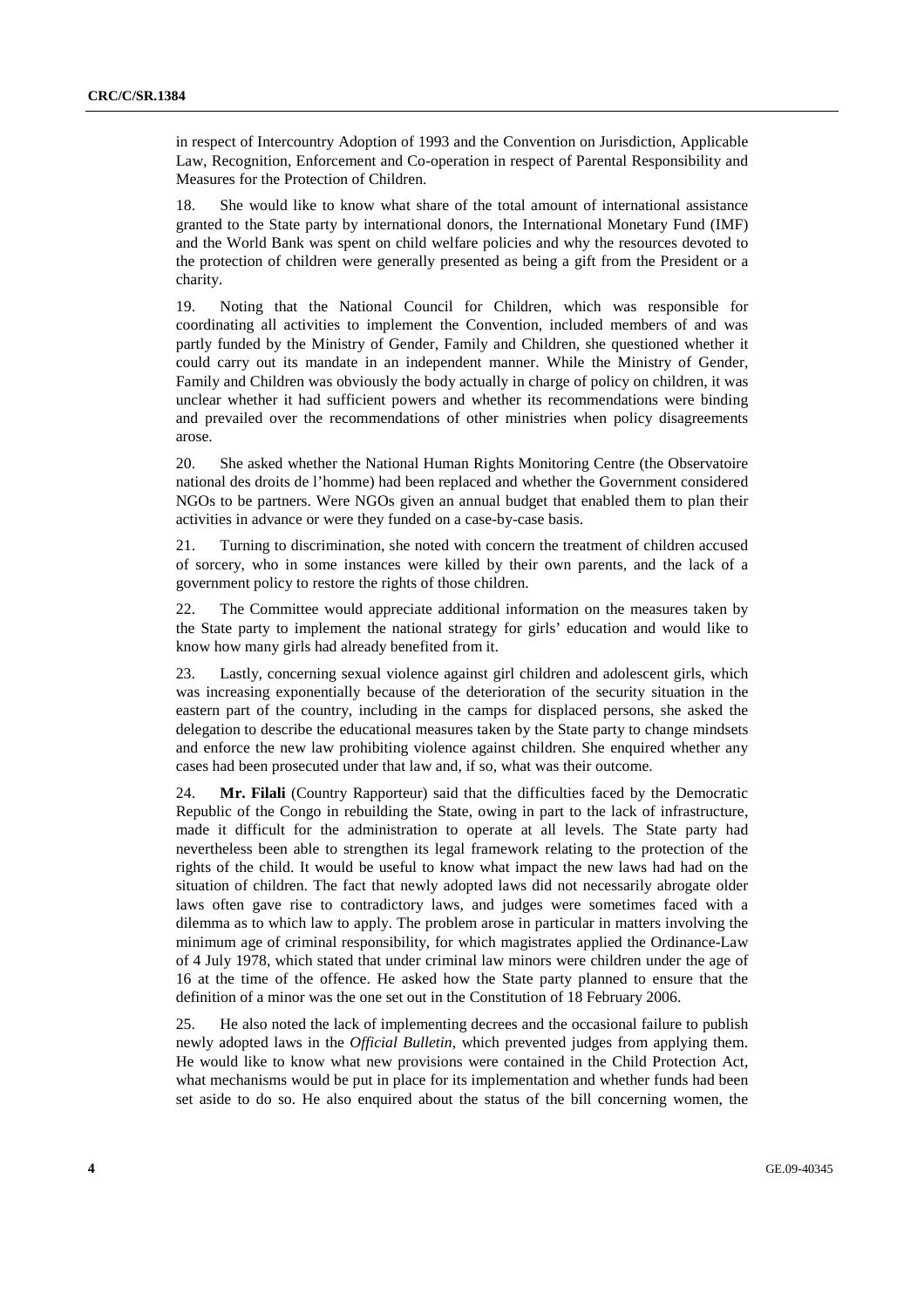family and children, why it had not yet been adopted and when the State party intended to do so.

26. He would also like to know why the percentage of registered births had decreased from 34 per cent in 2001 to 31 per cent in 2007 and what measures the Government would take to rectify the situation.

27. **Mr. Siddiqui** asked whether there was a national agency responsible for statistical data and, if so, what was its role in collecting data on children. He would also like to know if the National Council on Children and the provincial councils on children had the necessary powers, if their staff was properly trained in collecting data on children and if the State party had requested the United Nations Children's Fund (UNICEF), to provide it with assistance in organizing this activity in the country.

28. He noted that, according to the report, while 10 per cent of the 2004 national budget should have been allocated to education the share had been only 3 per cent in the end. He would like to know the percentage of the national budget allocated to military spending and if those expenditures had increased in recent years. He also enquired how budget allocations for education, health and social security in the territories controlled by the authorities of the Democratic Republic of the Congo were spent and if budget resources were used by local public agencies, NGOs and central authorities or by all of them acting in collaboration. Lastly, he asked if there was a mechanism to monitor public spending and assess its effect on the situation of children.

29. **Mr. Kotrane** asked whether the State party planned to ratify the Convention on the Rights of Persons with Disabilities and the International Convention on the Protection of the Rights of All Migrant Workers and Members of Their Families. He would like to know if the international instruments ratified by the State party took precedence over domestic law and whether magistrates had ever cited the provisions of the Convention on the Rights of the Child and other international instruments relating to the rights of children such as ILO conventions.

30. Referring to paragraph 67 of the periodic report (CRC/C/COD/2), he asked what impact the Act of 20 July 2006 concerning sexual violence, extending the protection against rape to all persons under age 18, could have on the interpretation of the discriminatory provision of article 352, paragraph l, of the Family Code, which set the minimum age of marriage at 18 for men and 15 for women.

31. Noting that the new Labour Code has raised the minimal age for admission to employment to 16, he wondered up to what age education was compulsory and said that the two ages should be the same.

32. **Mr. Citarella** enquired about the status of children whose births had not been registered, whether they had access to education and health-care services and whether they encountered difficulties relating to the fact that they did not have official documents attesting to their nationality. That issue was particularly acute in areas still affected by conflicts in the eastern part of the country, as an unregistered child could easily fall prey to trafficking, be moved to another region of the country or even disappear.

33. **Ms. Smith**, noting the high levels of infant mortality and malnutrition and the large number of child soldiers, street children and internally displaced children, deplored the fact that the right to life was not guaranteed to the children of the State party. She asked whether it would be possible to raise awareness on the part of the administration and families about the fact that the interests of children should be taken into consideration as a matter of priority in all areas and to allocate more resources to the social sector to improve the situation of children.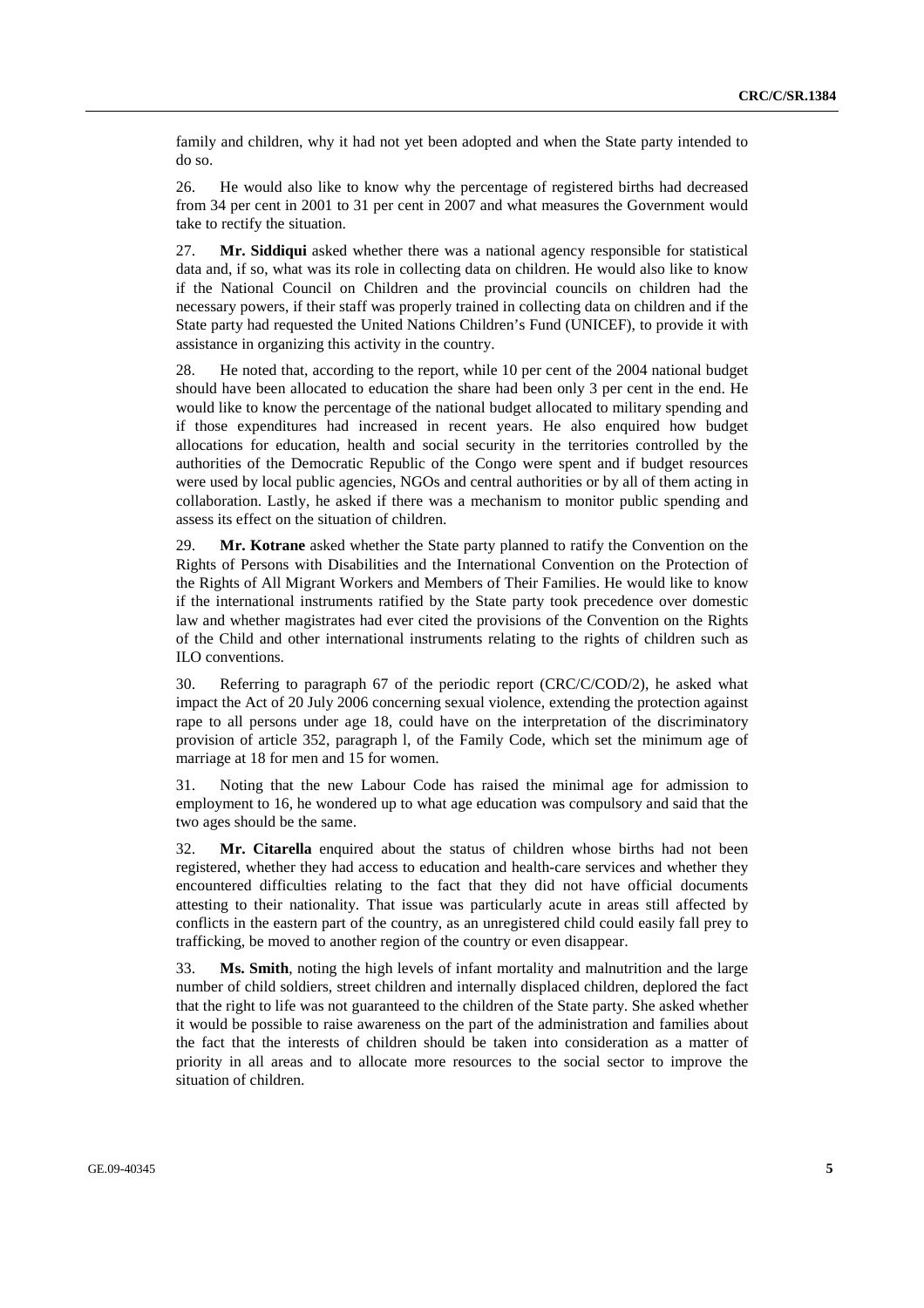34. **Mr. Pollar**, noting that the law provided for the free registration of births, asked to what extent the law was applied and whether the authorities were informing parents about the importance of registering births. He would like to know how the State party ensured that the officials who kept birth registers and the Prosecutor General, who signed those registers, performed their work properly and were paid decently. Further information was needed about the State party's legislation prohibiting and punishing torture and what the authorities were doing to prevent street children from being victims of murder and acts of torture.

35. **Mr. Puras**, noting that the State party mentioned in its report the existence of many children's committees, including 1 national committee, 11 provincial committees and more than 2,000 school committees, said that those committees had apparently lost all momentum and were active only on commemorative days and national holidays, for example. He would like to know what the State party intended to do to give those committees fresh impetus.

36. Noting that the children of the State party were often subjected to unlawful or arbitrary interference in their private life, he asked what measures the Government planned to take to ensure the right of children to the protection of the law against such invasions of privacy.

37. Lastly, he would like to know what the State party was doing so that young and adolescent children had access to information to help them to develop while protecting them from information that could harm their well-being, particularly information disseminated by the media.

38. **Mr. Parfitt**, noting that the report of the State party and the list of issues to be taken up contained only a few references to the best interests of the child, asked whether the delegation could give examples showing that the best interests of the child were taken into consideration in legal decisions. He also asked how the Cabinet of Ministers was ensuring that the best interests of the child were taken into account in the budget process or the development of programmes concerning children.

39. According to some sources, the National Human Rights Monitoring Centre had greatly reduced its operations over time and was currently almost inactive. He requested clarification of that matter and information about whether the Centre observed the Paris Principles and the Committee's general comment No. 2 on the role of independent national human rights institutions in the promotion and protection of the rights of the child (CRC/GC/2002/2) and whether it enjoyed genuine independence from the Government. Lastly, he wondered what authority Congolese children could appeal to if they considered that their rights were violated.

40. **Ms. Aidoo** noted with satisfaction that the Government was allocating funds to NGOs and asked what percentage of the State budget was represented by the 98 million CFA francs allocated in 2008 to about 10 NGOs and what criteria were used in the selection of NGOs that received such financial support. She would like to know if the State party had a comprehensive policy governing cooperation and relations between the Government and NGOs in matters concerning the promotion and implementation of the rights of the child.

41. **Ms. Ortiz** said that the accusations of sorcery against some children seemed to be a widespread and well-established practice, which violated the principle of nondiscrimination and the best interests of the child, the right to life, survival and development and the right to participation. She asked what measures had been taken by the authorities to combat that scourge.

42. **Ms. Khattab** (Country Rapporteur) said that the budget resources allocated to areas affecting children were very low. A World Bank report showed that in 2007 the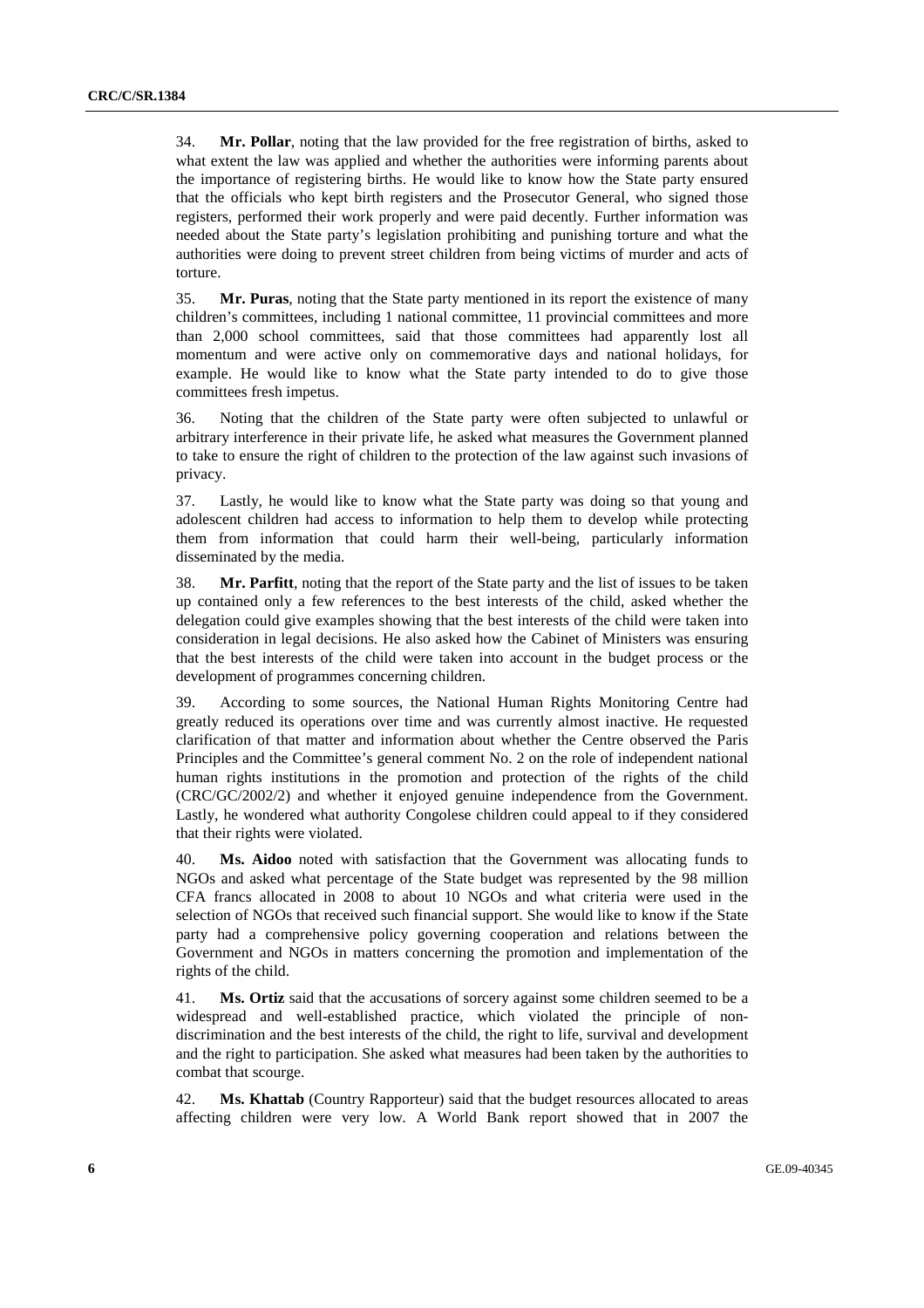Government spent 80 cents per inhabitant on health care, whereas the amount should be at least \$7. Spending on education had also decreased. The political will of the Government to address problems affecting children could thus be called into question. It would be good to know if there was a mechanism that allowed for monitoring the use of international assistance funds.

43. **Mr. Filali** (Country Rapporteur) would like to know if the Criminal Code included a definition of torture.

44. **The Chairperson**, noting that the report did not comply with the Committee's guidelines, asked how it had been prepared. She also enquired whether measures had been taken to protect Pygmy children, who were victims of discrimination.

45. **Ms. Kenge Ngomba Tshilombayi** (Democratic Republic of the Congo) said that the plan of action developed by the Government to combat sexual violence included a component on combating impunity and provided for the organization of awareness and legal literacy campaigns aimed at informing the people about their rights and encouraging them to report crimes. Access to justice had also been enhanced through the establishment of circuit courts, which enabled judges to visit regions of the country in which there were no courts.

46. The recruitment of judges, whose numbers were insufficient, the establishment of public prosecutor's offices specialized in matters of sexual violence, the introduction of children's judges, the promotion of women in judicial positions and capacity-building for magistrates in the application of laws were among the main components of Government action in the area of justice.

47. Children whose rights have been violated could apply to judicial bodies and to certain governmental bodies such as the Ministry of Gender, the Family and Children, in accordance with the Child Protection Code.

48. **Ms. Smith** wished to know whether there were plans to address the problem of low pay for judges.

49. **Ms. Parfitt** wondered whether a child's filing a complaint with the Ministry constituted an official procedure and systematically led to an inquiry.

50. **Ms. Kenge Ngomba Tshilombayi** (Democratic Republic of the Congo) said that the Government's activities, including its efforts to combat the stigmatization of victims of sexual violence, had resulted in a number of legal proceedings being instituted by both the victims themselves and NGOs. In addition, the Government had introduced an expeditious procedure to address the delays in the administration of justice.

51. **Mr. Filali** (Country Rapporteur) wished to know if children could take independent action for damages in criminal proceedings and whether they must be accompanied by a parent or lawyer for that purpose or whether it is for the prosecutor who had instituted the criminal proceedings to institute civil action.

52. **Ms. Khattab** (Country Rapporteur) pointed out that whereas the number of complaints filed had grown the number of cases that had been prosecuted continued to decline, which suggested that the judicial system was not capable of providing justice and compensation to the victims of violations.

53. **The Chairperson** asked whether children were aware of the remedies available to them. It would be useful to have a description of the procedure by which a child could file a complaint.

54. **Ms. Kenge Ngomba Tshilombayi** (Democratic Republic of the Congo) said that the children were represented by their parents under the law of the Democratic Republic of the Congo. Under the joint initiative to combat sexual violence, child victims of sexual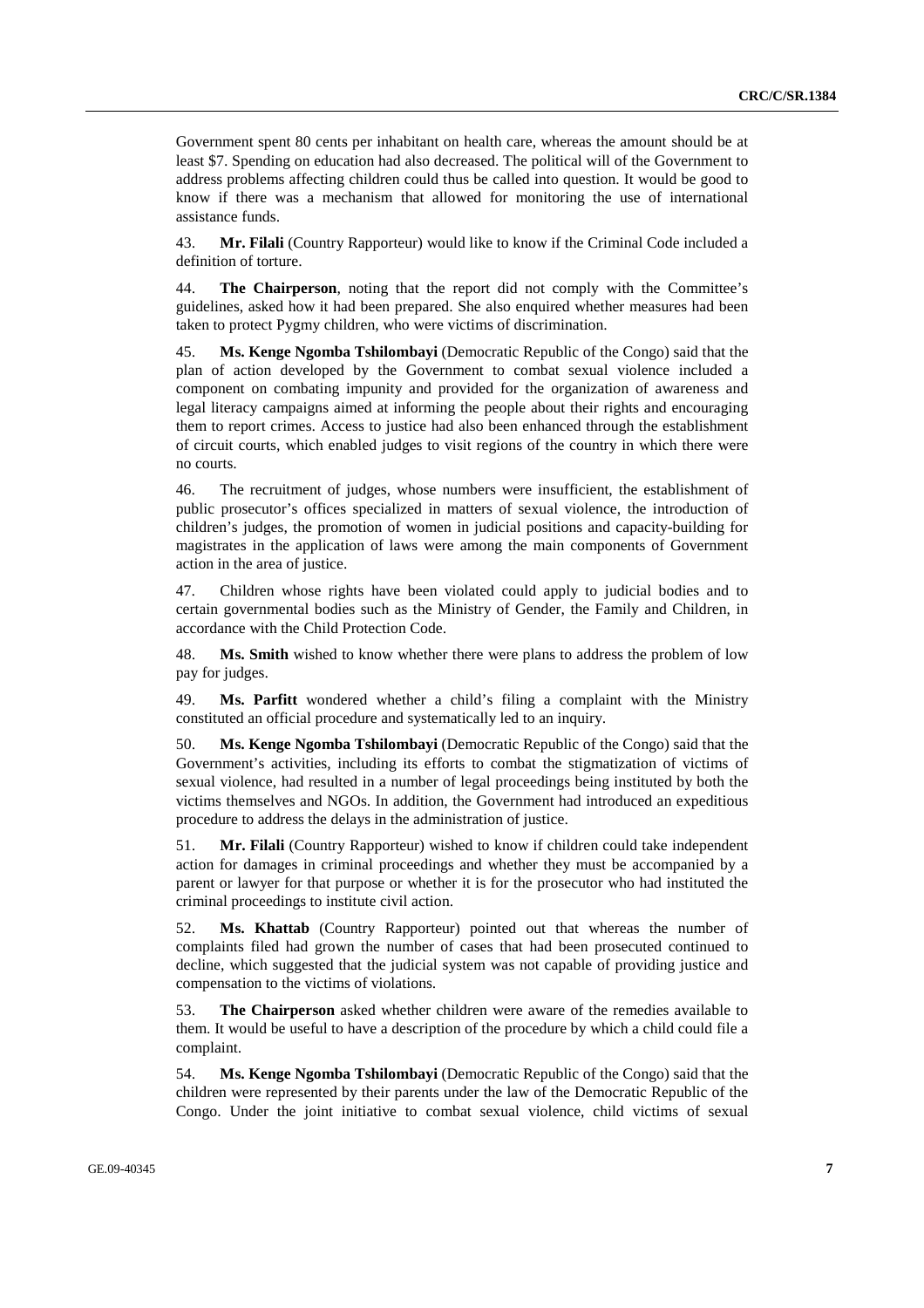violence were provided with comprehensive care aimed at meeting their legal and medical, psychological and social needs. It could not be said that the legal system was failing to address the problem of violence, since the number of prosecutions had increased. It was true that there was a need to find a solution for the shortage of judges and courts in the country. The use of circuit courts was a first step forward.

55. **Mr. Upio Kakura** (Democratic Republic of the Congo) said that judges' salaries had just been increased. The State party's budget in 2009 amounted to \$5 billion, which, although very little for a country with a population of 67 million inhabitants, nevertheless constituted an increase as compared with 2008, when it was about \$3 billion. The Government considered that if peace were to be restored, the budget could attain \$10 to \$15 billion by 2010 or 2011. The country would have been capable of meeting its obligations, particularly with respect to child protection.

56. Turning to the share of international assistance that went towards improving the situation of children, he said that the Democratic Republic of the Congo was engaged in a process of debt reduction and cancellation and, as it must abide by the conditions imposed by the World Bank and IMF, it could only count on its own resources. The country was in a situation of conflict, and part of the resources that should be spent on children was allocated to the protection of the civilian population in conflict areas. The Government had indeed put in place mechanisms for the protection of children in those areas but its efforts were not as effective as it would have wished because of a lack of resources. The Board of Auditors and Office of the Comptroller were responsible for overseeing spending on child welfare.

57. **Ms. Khattab** (Country Rapporteur) would like to know if the budget was drawn up annually and whether it was on the rise or on the decline.

58. **Mr. Luyela Loyel** (Democratic Republic of the Congo) said that the NGOs mentioned in the report were among the organizations working for the protection and promotion of the rights of the child that were registered by the Ministry of Social Affairs and had been provided with special support measures. Those measures could take three forms, including subsidies drawn from the ordinary State budget, support in the framework of bilateral and multilateral cooperation, and tax exemptions granted by the State (including facilities for the import of goods used to care for vulnerable children). The criteria for the selection of NGOs receiving State support included their viability and their operational efficiency.

59. **The Chairperson** invited Committee members to turn to part II of the list of issues.

60. **Mr. Filali** (Country Rapporteur) enquired why minors aged 16 to 18 were still prosecuted under an Ordinance of July 1978. He said that there seemed to be some resistance on the part of certain judges, who insisted on applying that law instead of other laws that set the age of criminal responsibility at 18. Moreover, the procedures were often very slow because of the lack of qualified personnel, which was detrimental to minors. He asked if alternatives to custodial measures had been adopted or were being prepared in order to reduce the number of proceedings involving minors.

61. He deplored the almost total absence of temporary detention facilities for minors, which meant that they were held in police detention centres or together with adults. Furthermore, minors did not enjoy the assistance of legal counsel or case workers during their detention. He requested more information on that topic.

62. Noting that the statistical data gathered by various agencies were not always coherent, he wished to know the reasons for the sometimes significant discrepancies in those data.

63. **Ms. Khattab** (Country Rapporteur) asked whether measures had been taken to prevent interference in the administration of justice and corruption in cases involving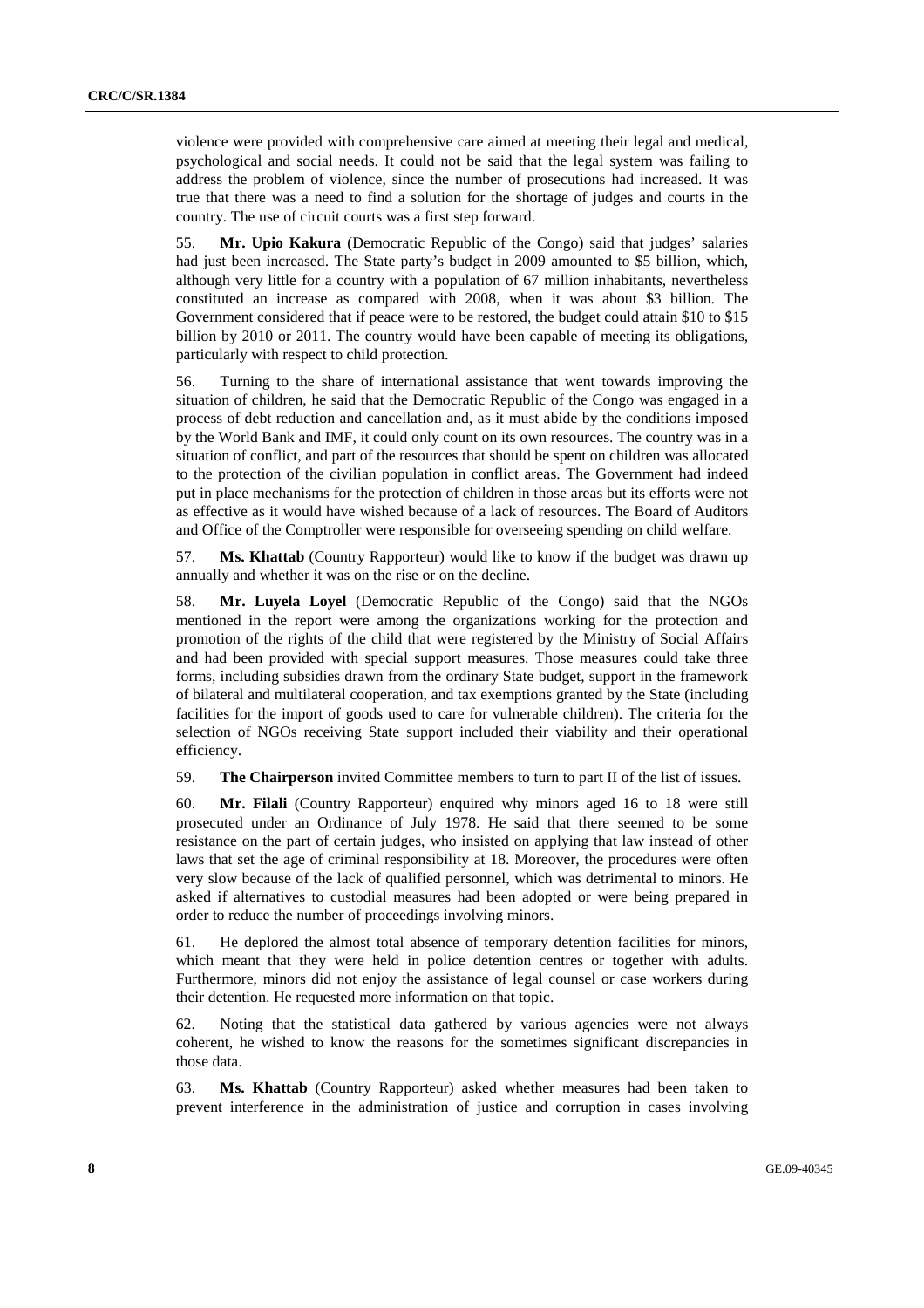violence against children or sexual violence, as those practices had led to the almost systematic release of the alleged offenders. She would also like to know what the Government had done to address the challenges posed by victims' lack of access to legal institutions, the inducements to enter into agreements outside the courts, which in fact compromised the rights of victims, and the lack of skills and resources, with particular regard to techniques for investigating cases of sexual violence. She also asked why witnesses were reluctant to testify before the courts.

64. Between 2006 and 2007 more than 8,200 child victims of sexual violence out of 37,000 in total received support from UNICEF, and the perpetrators had not been prosecuted unless bilateral or multilateral organizations had borne the costs of the proceedings. She asked if the Government planned to cover the costs of that kind of legal action.

65. The Special Representative of the Secretary-General for Children and Armed Conflict, Ms. Coomaraswamy had visited the Democratic Republic of the Congo in 2007 and put forward a series of recommendations on violence in situations of armed conflict. She wished to know if the Government had taken measures to follow up on those recommendations and to ensure that the army of the Democratic Republic of the Congo did not commit violations or abuses against children, such as those perpetrated in October 2008 in Goma. She asked if the Government had taken measures concerning the militia groups that were supporting the Forces armées de la République démocratique du Congo (FARDC) to ensure that they did not continue to recruit or kill children. She also asked if the proceedings against the perpetrators of such acts had already been instituted.

66. Noting that street children were placed in detention, often with adults and under appalling sanitary conditions, she asked on what grounds those children were arrested, given that, according to information before the Committee, they were detained temporarily and released without being prosecuted.

67. **Mr. Parfitt** wished for information on the new poverty reduction strategy and programmes devoted specifically to improving the living conditions of children, including matters concerning water and sanitary conditions.

68. Children were still kidnapped by armed groups for the purpose of recruitment, sexual exploitation and forced labour. He requested further information on that issue and clarification as to whether there were bilateral or trilateral negotiations concerning abductions and trafficking. He also enquired whether there was evidence of cross-border trafficking in Congolese children, for what purposes such children were used, and if there were programmes aimed at arranging for their repatriation.

69. **Mr. Puras** said that, despite the efforts made in that area, health indicators for children remained very negative: 1 child in 8 died before the age of 1 and 1 in 5 before the age of 5. The maternal mortality rate was one of the highest in the region and in the world. He asked what measures had been taken to address the problem and why they did not seem to be effective.

70. HIV/AIDS was a serious public health problem in the Democratic Republic of the Congo, mainly among adolescents, despite the national health programme for adolescents, which seemed to have little impact on the ground. He asked what the State party was doing to improve the health situation of adolescents generally and in relation to HIV/AIDS in particular.

71. When a country had limited financial resources for health care it was crucial to put in place an effective system of primary care. According to information before the Committee, only 31 per cent of children between 13 and 25 months were vaccinated against illnesses that could be prevented by vaccination; moreover, sanitary conditions and clean drinking water supplies remained insufficient and had even deteriorated recently. He asked